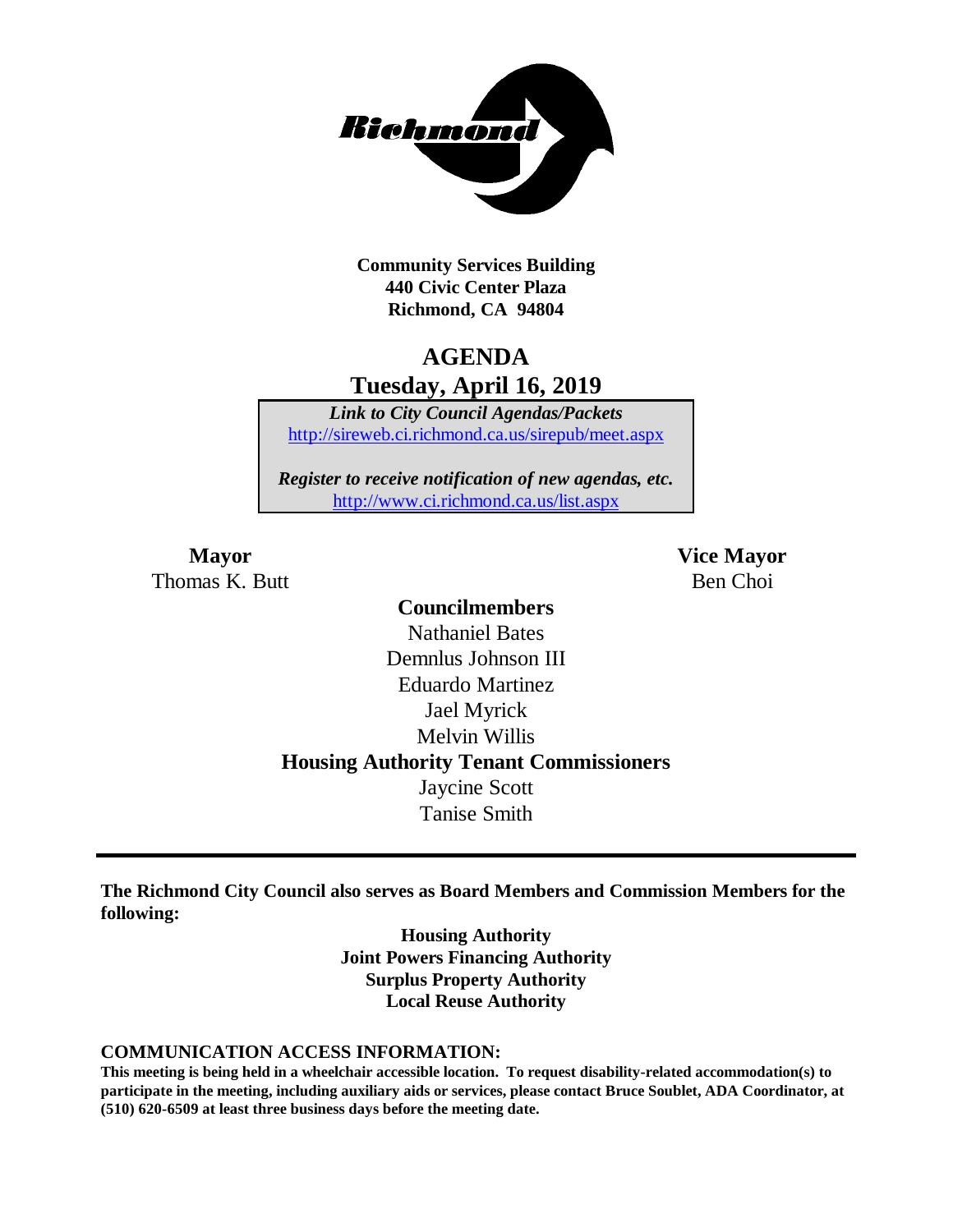# **MEETING PROCEDURES**

The City of Richmond encourages community participation at its City Council meetings and has established procedures that are intended to accommodate public input in a timely and time-sensitive way. As a courtesy to all members of the public who wish to participate in City Council meetings, please observe the following procedures:

**PUBLIC COMMENT ON AGENDA ITEMS:** Anyone who desires to address the City Council on items appearing on the agenda must complete and file a pink speaker's card with the City Clerk **prior** to the City Council's consideration of the item. Once the City Clerk has announced the item, no person shall be permitted to speak on the item other than those persons who have submitted their names to the City Clerk. Your name will be called when the item is announced for discussion. **Each speaker will be allowed up to TWO (2) MINUTES to address the City Council on NON-PUBLIC HEARING items listed on the agenda. Speakers are allowed up to THREE (3) minutes on PUBLIC HEARING items.**

**OPEN FORUM FOR PUBLIC COMMENT:** Individuals who would like to address the City Council on matters not listed on the agenda or on items remaining on the consent calendar may do so under Open Forum. All speakers must complete and file a pink speaker's card with the City Clerk **prior** to the commencement of Open Forum. The amount of time allotted to individual speakers shall be determined based on the number of persons requesting to speak during this item. **The time allocation for each speaker will be as follows:** 15 or fewer speakers, a maximum of 2 minutes; 16 to 24 speakers, a maximum of 1 and one-half minutes; and 25 or more speakers, a maximum of 1 minute.

#### **SPEAKERS ARE REQUESTED TO OCCUPY THE RESERVED SEATS IN THE FRONT ROW BEHIND THE SPEAKER'S PODIUM AS THEIR NAME IS ANNOUNCED BY THE CITY CLERK.**

**CONSENT CALENDAR:** Consent Calendar items are considered routine and will be enacted, approved or adopted by one motion unless a request for removal for discussion or explanation is received from the audience or the City Council. A member of the audience requesting to remove an item from the consent calendar that is sponsored by City staff must first complete a speaker's card and discuss the item with a City staff person who has knowledge of the subject material **prior** to filing the card with the City Clerk and **prior** to the City Council's consideration of Agenda Review. Councilmembers who request to remove an item from the consent calendar must do so during Agenda Review. An item removed from the Consent Calendar may be placed anywhere on the agenda following the City Council's agenda review.

**CONDUCT AT MEETINGS:** Richmond City Council meetings are limited public forums during which the City strives to provide an open, safe atmosphere and promote robust public debate. Members of the public, however, must comply with state law, as well as the City's laws and procedures and may not actually disrupt the orderly conduct of these meetings. The public, for example, may not shout or use amplifying devices, must submit comment cards and speak during their allotted time, may not create a physical disturbance, may not speak on matters unrelated to issues within the jurisdiction of the City Council or the agenda item at hand, and may not cause immediate threats to public safety.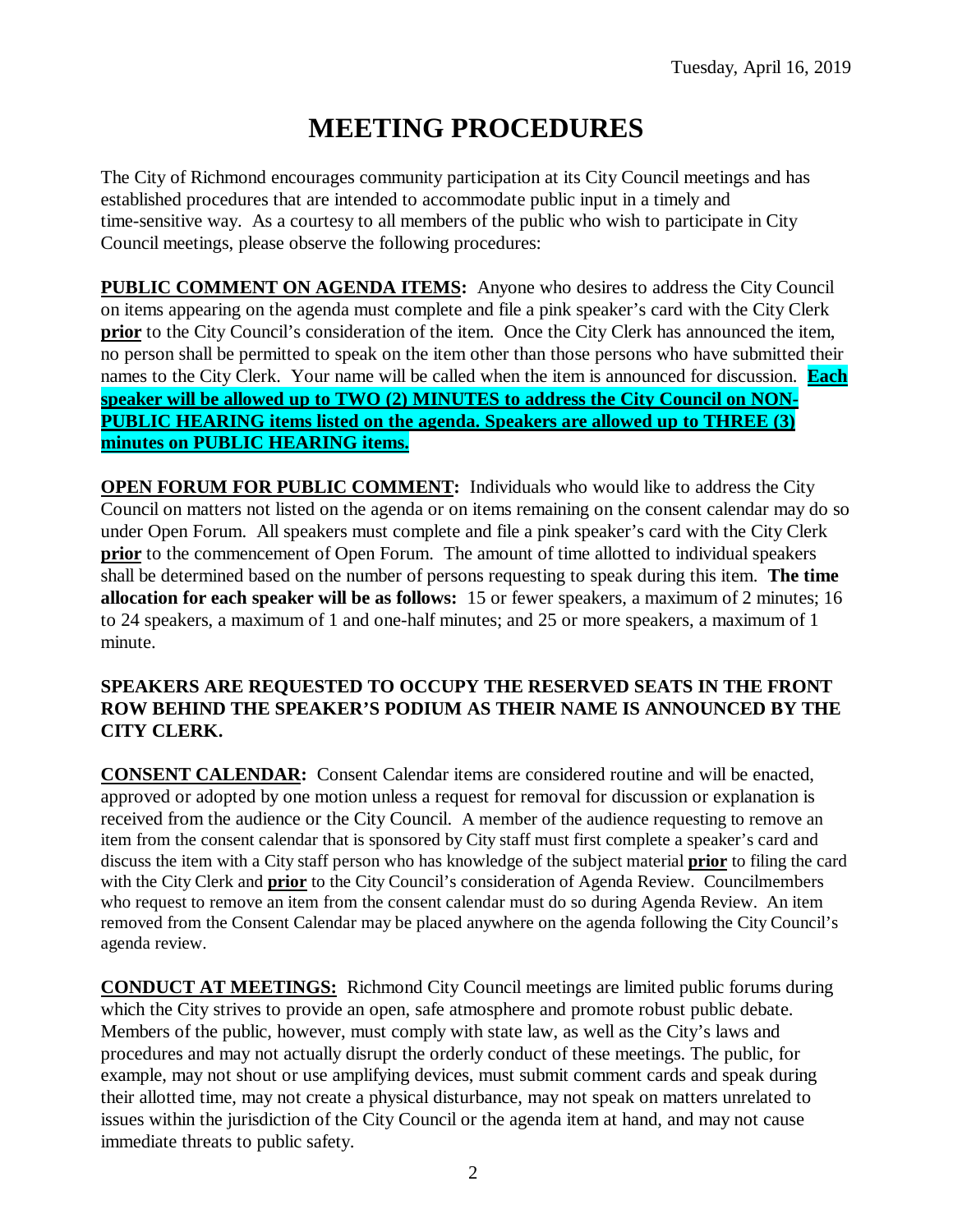**CITY HARASSMENT POLICY:** The City invites public comment and critique about its operations, including comment about the performance of its public officials and employees, at the public meetings of the City Council and boards and commissions. However, discriminatory or harassing comments about or in the presence of City employees, even comments by third parties, may create a hostile work environment, if severe or pervasive. The City prohibits harassment against an applicant, employee, or contractor on the basis of race, religious creed, color, national origin, ancestry, physical disability, medical condition, mental disability, marital status, sex (including pregnancy, childbirth, and related medical conditions), sexual orientation, gender identity, age or veteran status, or any other characteristic protected by federal, state or local law. In order to acknowledge the public's right to comment on City operations at public meetings, which could include comments that violate the City's harassment policy if such comments do not cause an actual disruption under the Council Rules and Procedures, while taking reasonable steps to protect City employees from discrimination and harassment, City Boards and Commissions shall adhere to the following procedures. If any person makes a harassing remark at a public meeting that violates the above City policy prohibiting harassment, the presiding officer of the meeting may, at the conclusion of the speaker's remarks and allotted time: (a) remind the public that the City's Policy Regarding Harassment of its Employees is contained in the written posted agenda; and (b) state that comments in violation of City policy are not condoned by the City and will play no role in City decisions. If any person makes a harassing remark at a public meeting that violates the above City policy, any City employee in the room who is offended by remarks violating the City's policy is excused from attendance at the meeting. No City employee is compelled to remain in attendance where it appears likely that speakers will make further harassing comments. If an employee leaves a City meeting for this reason, the presiding officer may send a designee to notify any offended employee who has left the meeting when those comments are likely concluded so that the employee may return to the meeting. The presiding officer may remind an employee or any council or board or commission member that he or she may leave the meeting if a remark violating the City's harassment policy is made. These procedures supplement the Council Rules and Procedures relating to disruption of orderly conduct at Council meetings.

Any law enforcement officer on duty or whose service is commanded by the presiding officer shall be Sergeant-at-Arms of the Council meetings. He/she, or they, shall carry out all orders and instructions given by the presiding officer for the purpose of maintaining order and decorum at the Council meetings (City Council Rules of Procedure and Order Section III F, RMC Section 2.12.030).

**\*\*\*\*\*\*\*\*\*\*\*\*\*\*\*\*\*\*\*\*\*\*\*\*\*\*\*\*\*\*\*\*\*\*\*\*\*\*\*\*\*\*\*\*\*\*\*\*\*\*\*\*\*\*\*\*\*\***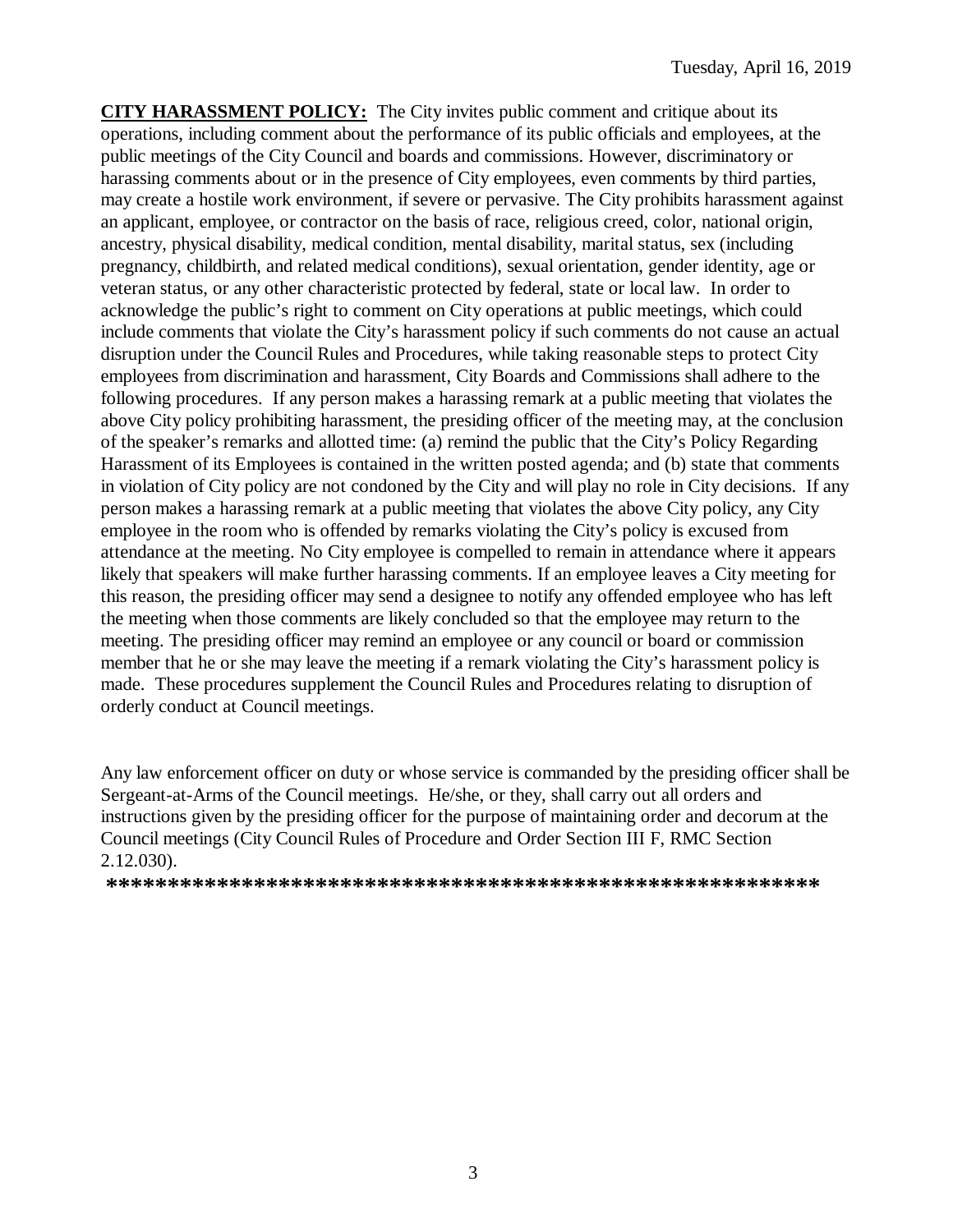## **OPEN SESSION TO HEAR PUBLIC COMMENT BEFORE CLOSED SESSION**

5:00 p.m.

## **A. ROLL CALL**

#### **B. PUBLIC COMMENT BEFORE CLOSED SESSION**

#### **C. ADJOURN TO CLOSED SESSION**

## **CLOSED SESSION**

Shimada Room of the Community Services Building

#### **A. CITY COUNCIL**

#### **A-1.** CONFERENCE WITH REAL PROPERTY NEGOTIATOR (Government Code Section 54956.8):

Property: Point Molate Agency negotiators: Carlos Martinez and Lina Velasco Negotiating parties: SunCal Under negotiations: price and terms of payment

#### **A-2.** CONFERENCE WITH LABOR NEGOTIATORS (Government Code Section 54957.6):

Agency Representatives: Lisa Stephenson, Bruce Soublet, Belinda Warner, Maria Blue, and Jack Hughes Employee organization: Service Employees International Union (SEIU Local 1021)

Agency Representatives: Lisa Stephenson, Bruce Soublet, Belinda Warner, Maria Blue, and Todd Simonson Employee organization: International Federation of Technical and Professional Engineers (IFTPE Local 21)

Agency Representatives: Carlos Martinez, Lisa Stephenson, Fire Chief Adrian Sheppard, Rick Bolanos, and Lisa Charabonneau Employee organization: International Association of Fire Fighters (IAFF Local 188)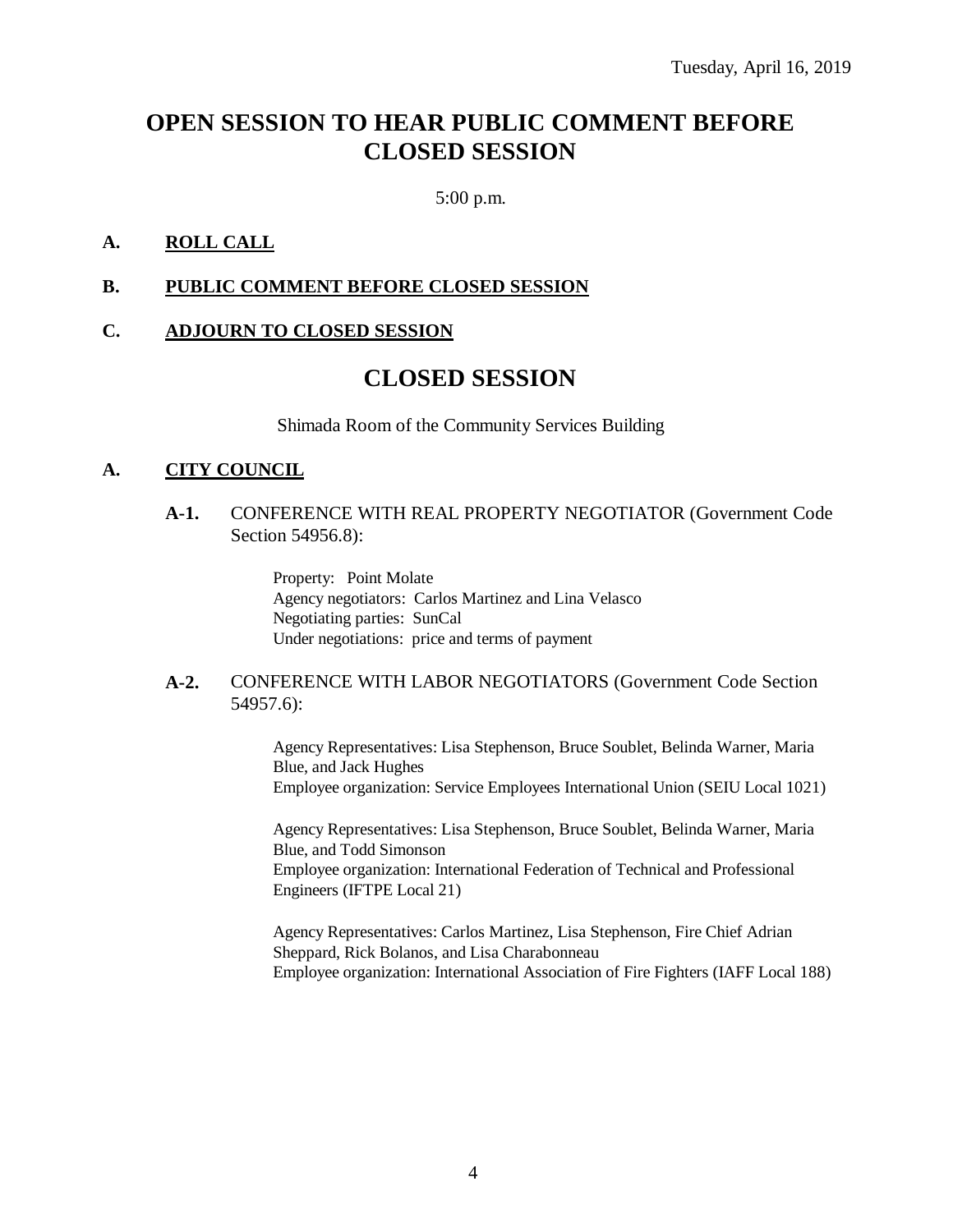## **SPECIAL MEETING OF THE RICHMOND HOUSING AUTHORITY**

6:25 p.m.

## **A. PLEDGE TO THE FLAG**

- **B. ROLL CALL**
- **C. STATEMENT OF CONFLICT OF INTEREST**
- **D. OPEN FORUM FOR PUBLIC COMMENT**
- **E. AGENDA REVIEW**

#### **F. HOUSING AUTHORITY CONSENT CALENDAR**

- **F-1.** ADOPT a resolution approving an emergency contract with, and associated payment to, Belfor Property Restoration for emergency water damage remediation at the Nevin Plaza Housing Development for the amount of \$11,336.71- Richmond Housing Authority (Nannette Beacham/Mario Vaz 231- 1309).
- **F-2.** ADOPT a resolution approving a sole-source contract with Century Group Executive Recruitment for temporary staffing services, for a total amount not to exceed \$100,000, and an expiration date of March 31, 2020 - Richmond Housing Authority (Nannette J. Beacham/Sharrone Taylor 621-1309).
- **F-3.** ADOPT a resolution approving a contract amendment with Express Employment Professionals for temporary staffing services, increasing the contract amount by \$20,000, for a total amount not to exceed \$25,000 - Richmond Housing Authority (Nannette J. Beacham/Sharrone Taylor 621-1309).
- **F-4.** APPROVE the minutes of the March 19, 2019, Special Richmond Housing Authority meeting - City Clerk's Office (Pamela Christian 620-6513).

### **G. ADJOURNMENT**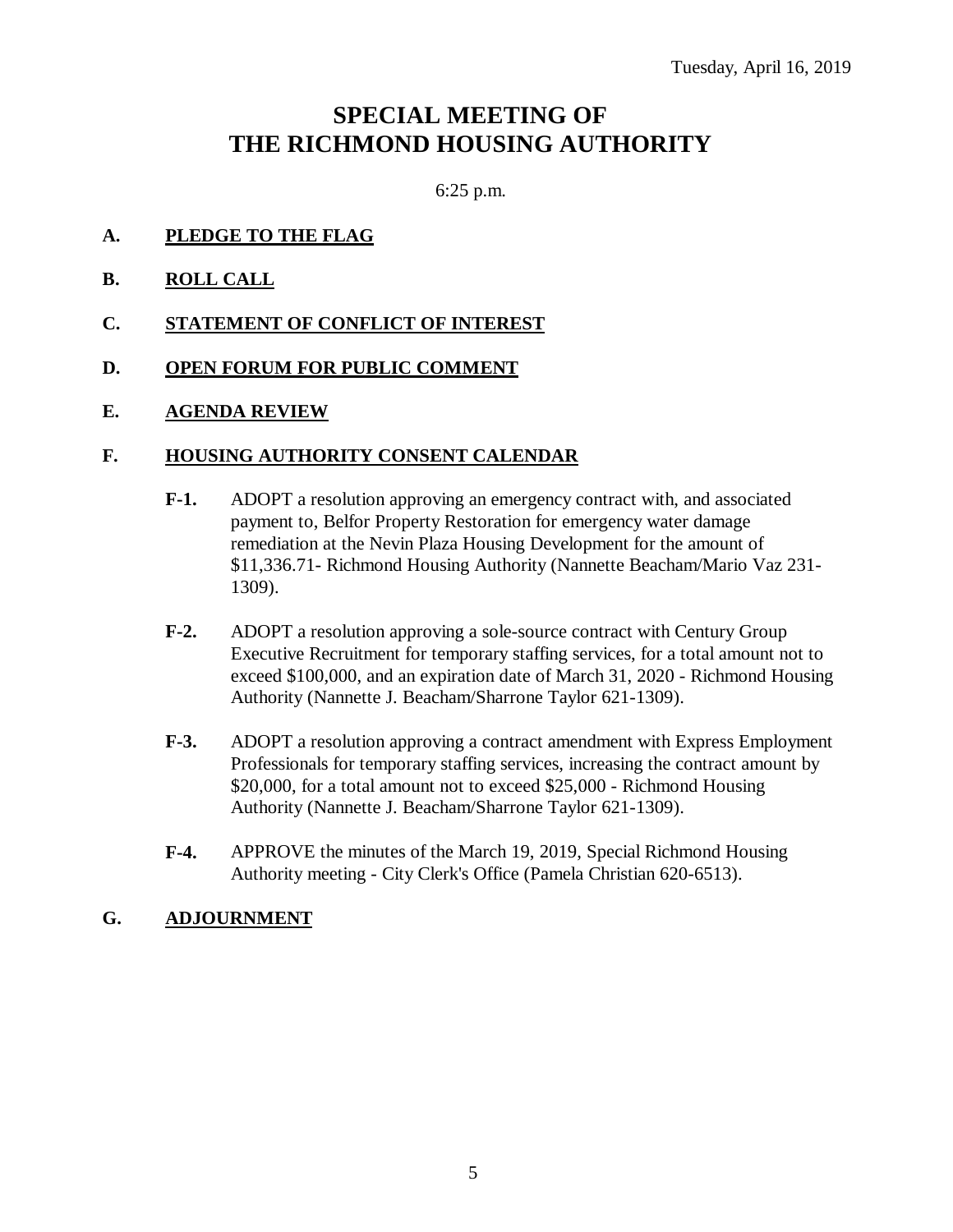## **REGULAR MEETING OF THE RICHMOND CITY COUNCIL**

6:30 p.m.

## **A. ROLL CALL**

- **B. STATEMENT OF CONFLICT OF INTEREST**
- **C. AGENDA REVIEW**

#### **D. REPORT FROM THE CITY ATTORNEY OF FINAL DECISIONS MADE DURING CLOSED SESSION**

### **E. REPORT FROM THE CITY MANAGER**

### **F. OPEN FORUM FOR PUBLIC COMMENT**

### **G. CITY COUNCIL CONSENT CALENDAR**

- **G-1.** APPROVE the purchase of three 2019 Ford Vanwagons from Towne Ford, for use by the Facilities Maintenance Division and the Information Technology Department, in an aggregate amount not to exceed \$94,000 - Department of Infrastructure Maintenance and Operations (Tim Higares 620-6508).
- **G-2.** APPROVE the purchase of one 2019 Ford Ranger from Towne Ford, for use by the Code Enforcement Division, in an amount not to exceed \$25,000 - Department of Infrastructure Maintenance and Operations (Tim Higares 620- 6508).
- **G-3.** APPROVE the purchase of two 2020 Ford Explorers from Towne Ford, for use by the Office of Neighborhood Safety, in an aggregate amount not to exceed \$77,000 - Department of Infrastructure Maintenance and Operations (Tim Higares 620-6508).
- **G-4.** APPROVE an amendment to the contract with Landscape Structures, Inc. for the purchase and installation of play equipment, exercise equipment, safety surfacing and site furnishings at Nicholl Park and Southside Park site work in an amount not to exceed \$267,241.98 - Department of Infrastructure Maintenance and Operations (Tim Higares 620-6508).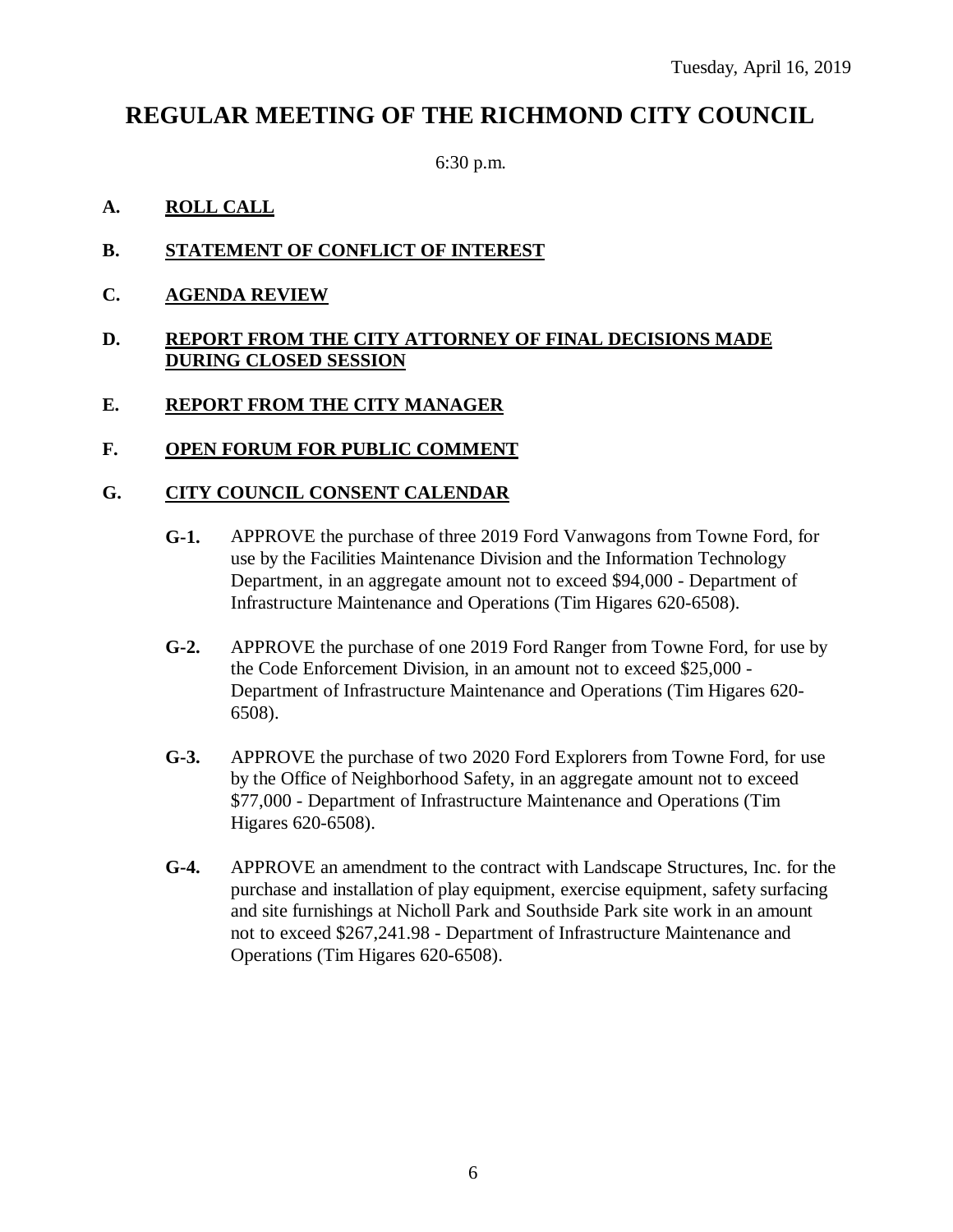- **G-5.** APPROVE a three-year contract with Jeremy Clark, dba Clark Services, in an amount not to exceed \$218,196 for restroom cleaning services at Jay & Barbara Vincent Park, Shimada Park, Lucretia Edwards Park, Marina Bay Park, Nevin Park, Nicholl Park, Martin Luther King Jr. Park (MLK), Booker T. Anderson Park (BTA), the North Richmond Ballfield, Lucas Park, Southside Park, and John F. Kennedy Park (JFK). The contract term will be from July 1, 2019, to June 30, 2022 - Department of Infrastructure Maintenance and Operations (Tim Higares 620-6508).
- **G-6.** APPROVE a three-year contract with United Site Services, Inc., to provide and service portable toilets, in an amount not to exceed \$70,000, and for a term from July 1, 2019, to June 30, 2022 - Department of Infrastructure and Maintenance Operations (Tim Higares 620-6508).
- **G-7.** APPROVE the purchase of one S650 T4 Skid-Steer Loader from Bobcat, for use by the Abatement Division, in an amount not to exceed \$75,000 - Department of Infrastructure Maintenance and Operations (Tim Higares 620-6508).
- **G-8.** APPROVE a Memorandum of Understanding (MOU) in partnership with Rosie the Riveter Trust and Rosie the Riveter/WWII Home Front National Historical Park and the City of Richmond Community Services Department to support a welding and carpentry summer camp for girls between the ages of 11 and 13, effective June 17, 2019, through September 30, 2019; and APPROPRIATE grant-funding of \$31,850 to cover start-up costs, supplies, participation fees, and staff - Community Services Department (Rochelle Polk 620-6511).
- **G-9.** APPROVE a contract with AT&T for 1 GIG Internet service for a period of two years for a total amount not to exceed \$54,129.60 - Information Technology Department (Sue Hartman 620-6874).
- **G-10.** ADOPT a resolution authorizing the city manager to enter into a funding agreement with MTC to develop and implement a traffic signal coordination plan for the Richmond Parkway with a total cost in the amount of \$112,500 and with the City's contribution in the amount of \$22,125 - Engineering and Capital Improvement Projects Department (Yader A. Bermudez 774-6300).
- **G-11.** ADOPT a resolution authorizing the execution of a Construction Agreement for the North Shore (Goodrick Avenue) Bay Trail Gap Closure Project with R.V. Stich Construction, Inc. in the base bid amount of \$605,053 plus a construction contingency of 15%, for a total not-to-exceed amount of \$695,810 - Engineering and Capital Improvement Projects Department (Yader Bermudez 774- 6300/Michael Williams 307-8147).
- **G-12.** ADOPT a resolution approving the project list for Senate Bill 1 Road Maintenance and Rehabilitation Account funding for Fiscal Year 2019-20 - Engineering and Capital Improvement Projects Department (Yader Bermudez 774-6300/Tawfic Halaby 621-1612).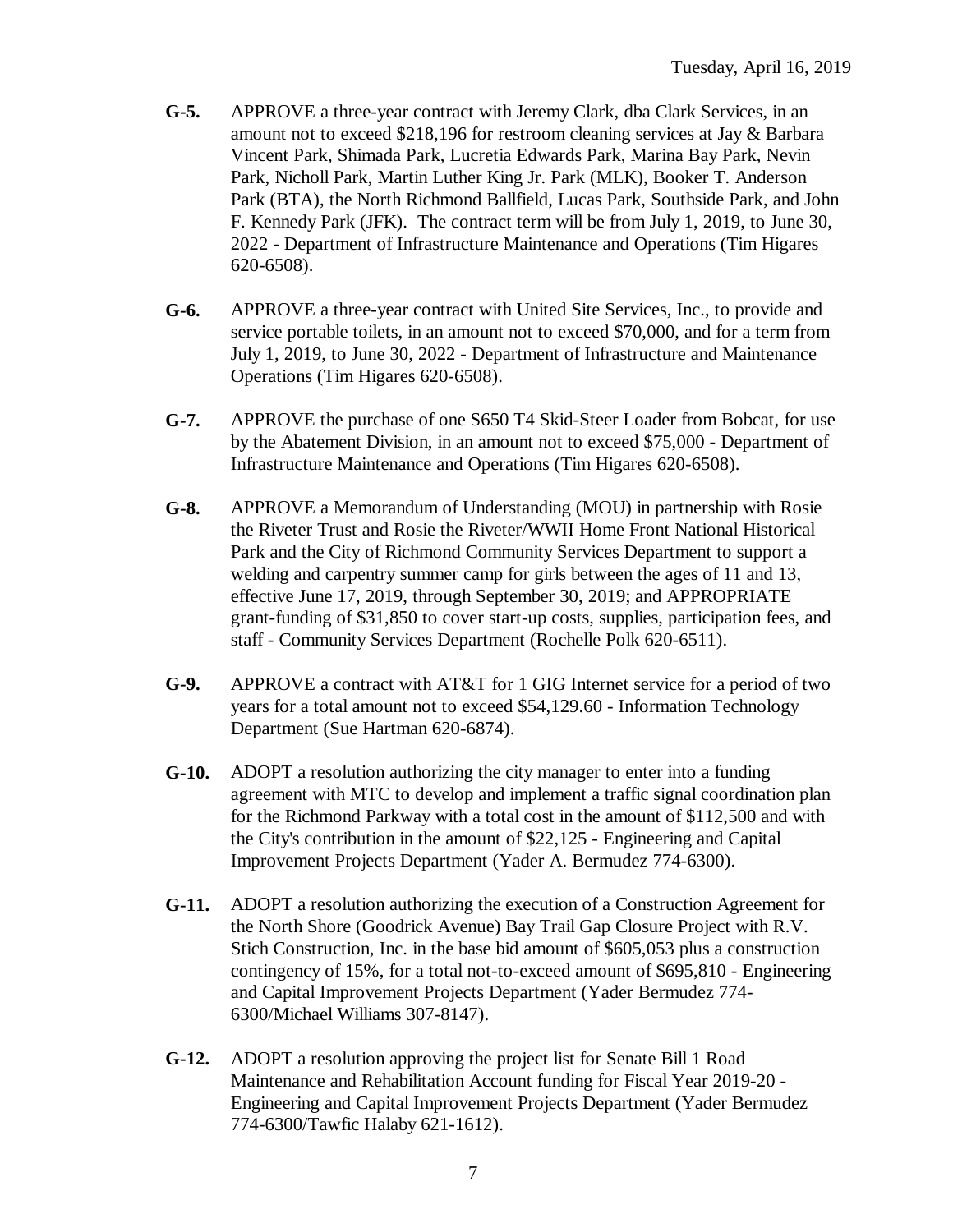- **G-13.** APPROPRIATE the amount of \$111,257.50 from the Wastewater enterprise fund balance to fund the Force Main Condition Assessment project - Water Resource Recovery Department (Ryan Smith 620-5486).
- **G-14.** RECEIVE a report on the Richmond Municipal Sewer District for the month of February 2019 – Water Resource Recovery Department (Ryan Smith 620-5486).
- **G-15.** RECEIVE a report on the stormwater trash capture device installation projects funded by Caltrans - Water Resource Recovery Department (Ryan Smith 621- 5486/Joanne Le 620-6540).
- **G-16.** ADOPT a resolution to (1) adopt a program for managing polychlorinated biphenyls (PCBs) in building materials during the demolition of certain building, and (2) authorizing the City Manager to develop and promulgate regulations to enact the program - Water Resource Recovery Department (Ryan Smith 620- 5486).
- **G-17.** APPROVE a contract with First Student Inc. to provide bus transportation services, to the City of Richmond Community Services Department's summer camp excursions, in an amount not to exceed \$15,000. The term of the contact is July 1, 2019, through December 31, 2019 - Community Services Department (Rochelle Polk 620-6511).
- **G-18.** APPROVE the minutes of the February 26, March 19, 26, and April 2, 2019, regular Richmond City Council meetings - City Clerk's Office (Pamela Christian 620-6513).
- **G-19.** ADOPT a resolution revising the authorization list on the Local Agency Investment Fund (LAIF) accounts to reflect the current staff assignments in the Finance Department - Finance Department (Belinda Warner 620-6740).
- **G-20.** APPROVE a contract with Wildan Financial Services to prepare the Impact Fee and User Fee Study - Finance Department (Belinda Warner/Antonio Banuelos 620-6741).
- **G-21.** ADOPT a resolution accepting the 2018 Annual Progress Report for the City's Housing Element (2015-2023) - Planning and Building Services Department (Lina Velasco 620-6706).
- **G-22.** ADOPT resolutions denying the appeals by ExteNet Systems from a denial of the Conditional Use Permits and Design Review Permits for PLN18-128 and PLN18- 130 - Planning and Building Services Department (Lina Velasco 620-6706).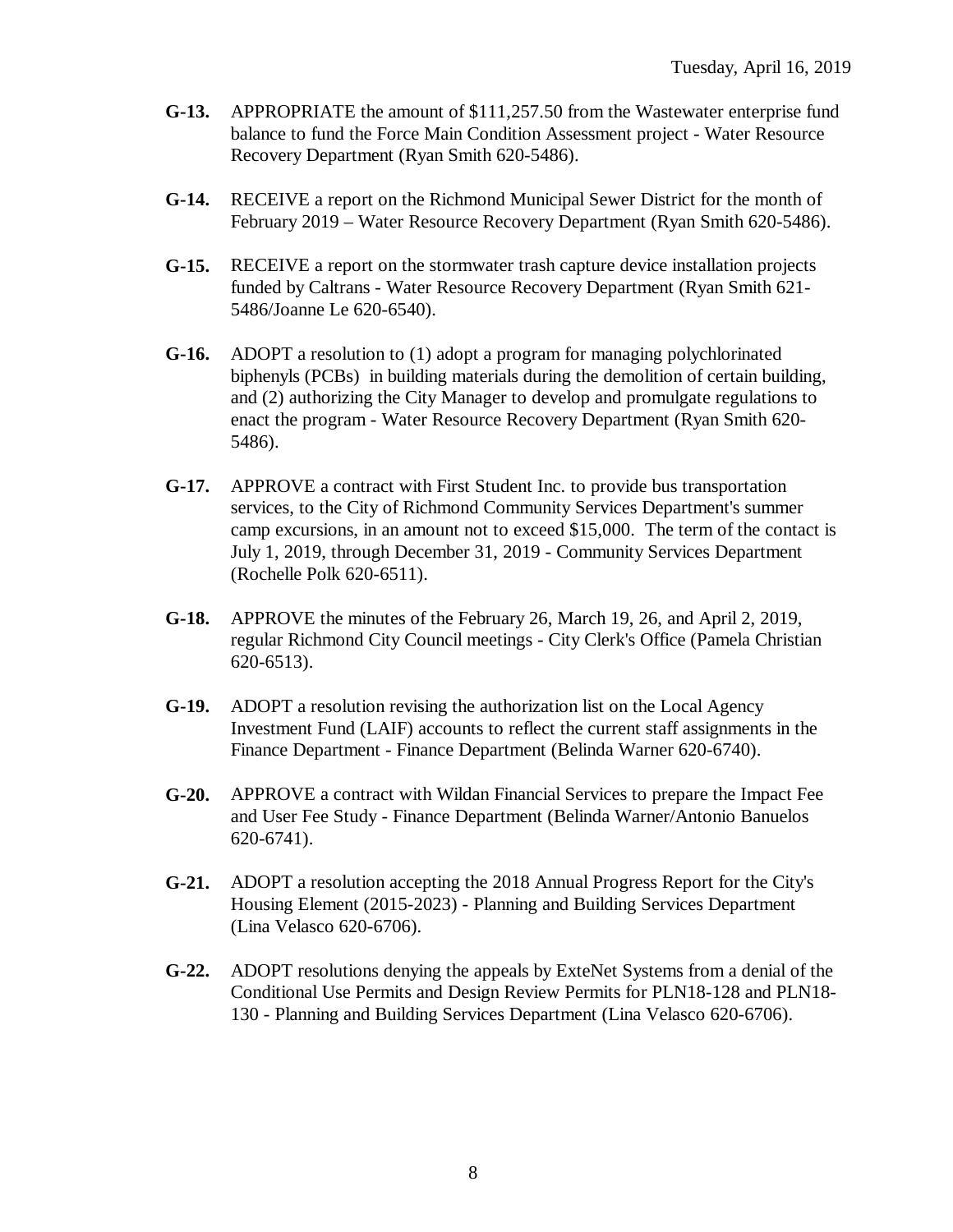- **G-23.** ADOPT an ordinance (second reading) amending Richmond Municipal Code Sections 9.20.150 and 9.20.155 to update the solid waste collection rates to include the imposition of recycling and green waste contamination, special service, and overage surcharges - City Manager's Office (Shasa Curl/Adam Lenz 620-5537).
- **G-24.** ADOPT an ordinance (second reading) amending Richmond Municipal Code Chapter 3.54 changing the name of the Citizens Police Review Commission to the Community Police Review Commission - Councilmember Jael Myrick (620- 6636).

## **H. PUBLIC HEARINGS**

**H-1.** CONSIDER an appeal, filed by Eric Whann, of the Planning Commission's approval of PLN18-053 and AFFIRM the Planning Commission's conditional approval of Conditional Use Permit and Design Review Permit for a mini-storage facility with artist work studios at 205 Cutting Boulevard - Planning and Building Services Department (Lina Velasco 620-6706).

## **I. ORDINANCES**

**I-1.** INTRODUCE an ordinance (first reading) to amend Richmond Municipal Code 2.34 entitled "Schedule of Fees and Service Charges" to charge fees to members of the public seeking electronic records under the Public Records Act to review, extract and redact audio and video files - Police Department (Police Chief Allwyn Brown 620-1802).

## **J. COUNCIL AS A WHOLE**

- **J-1.** (1) RECEIVE a presentation regarding the 2019 Nexus Update of the Subregional Transportation Mitigation Program (STMP) Impact fee; (2) AUTHORIZE signing the Master Cooperative Agreement with WCCTAC; and (3) INTRODUCE an ordinance (first reading) amending Chapter 15.12 of the Richmond Municipal Code updating the Subregional Transportation Mitigation Program (STMP) - City Manager's Office (Carlos Martinez/Lori Reese-Brown 620-6869).
- **J-2.** CONSIDER reinstating the Finance, Economic Development and Administrative Services Standing Committee and the Public Services/Safety Committee - Councilmember Nathaniel Bates (620-6743) and Councilmember Eduardo Martinez (620-6565).

### **K. REPORTS OF OFFICERS: REFERRALS TO STAFF, AND GENERAL REPORTS (INCLUDING AB 1234 REPORTS)**

## **L. ADJOURNMENT**